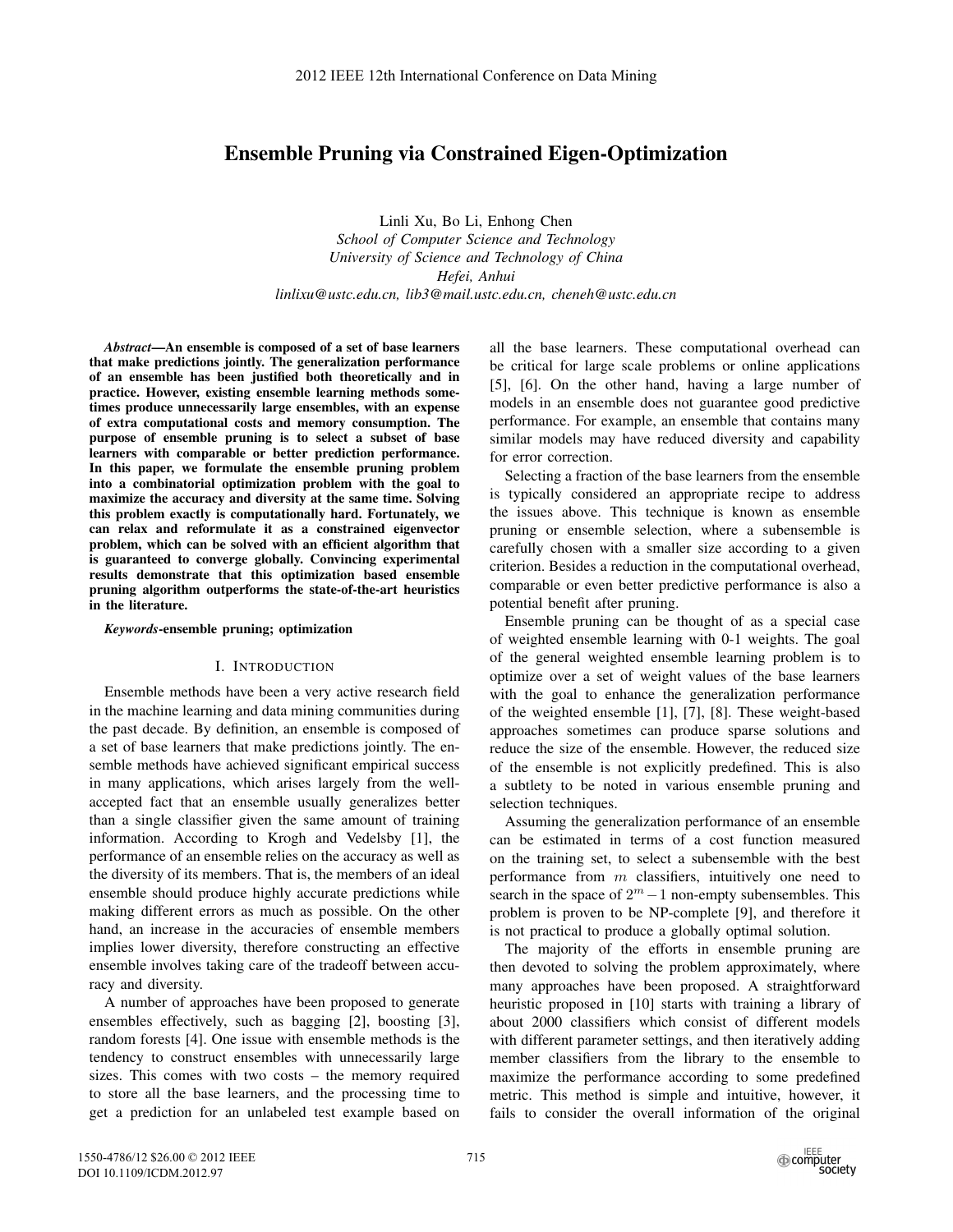ensemble. Besides that, there are three rough categories of ensemble pruning techniques: 1) Clustering based: models with similar predictive behaviors are clustered together, each cluster is pruned separately to reduce the overall size of the ensemble [11], [12]; 2) Ordering based: models in the ensemble are ordered based on some predefined evaluation measures, members of the subensemble are then selected according to this order [13]. Examples in this category include Kappa pruning [5], margin distance minimization [14], orientation ordering [15], and individual contribution ordering [16]; 3) Optimization based: ensemble pruning can be viewed as a combinatorial optimization problem with the goal to find a subset of the original ensemble that optimizes a predefined criterion which is an estimate of the generalization performance of the subensemble. Unlike the previous heuristic approaches, using a mathematical formulation, one can model the performance of the subensemble in a more principled way. Unfortunately, as discussed above, solving the optimization problem globally is hard. Therefore, genetic algorithms [17], [7] and semidefinite relaxations [18] have been proposed to solve the problem approximately. However, although the time complexity of these methods is no longer exponential, they still suffer from low scalability.

In this paper, we propose a new optimization based approach to solve the ensemble pruning problem. The goal is to efficiently optimize a criterion that integrates accuracy and diversity at the same time. Unlike the genetic algorithms and semidefinite relaxations discussed above, we formulate the problem as a linearly constrained eigen-optimization problem, which can be solved with an efficient algorithm that is guaranteed to converge globally. More importantly, we can achieve a significant improvement in computational efficiency with comparable or even better predictive performance. This novel optimization based approach is tested on 38 UCI repository data sets and shown to outperform the original ensemble and subensembles produced by the state of the art ensemble pruning methods.

The rest of the paper is organized as follows. We first formulate our problem as a combinatorial optimization problem, and show how to reformulate and relax it into a constrained eigenvector optimization problem which can be solved with an iterative algorithm that is guaranteed to converge to a global solution. After that some related work is discussed, followed by the experimental results to demonstrate the effectiveness of the proposed approach. The paper is then concluded with possible directions for future work.

# II. ENSEMBLE PRUNING WITH A CONSTRAINED EIGENVECTOR COMPUTATION

As shown in the literature, a good ensemble should satisfy the condition that its member classifiers be both accurate and diverse [19]. That is, the member classifiers should not only be accurate by themselves, but also make different errors.

On the other hand, with the increase of the accuracies of the member classifiers, the diversity of the ensemble will decrease, which implies a trade-off that we should take into account when selecting a subset from the original ensemble.

To handle the accuracy and diversity at the same time in a mathematical formulation, we follow the recipe proposed by [18], which is based on the observation that the performance of an ensemble can be measured by a linear combination of its members' individual accuracy and pairwise diversity. Therefore, one could first record the predictive accuracies of the individual basic learners as well as the comparative performance of the member pairs, and integrate them with a linear combination as an approximation of the ensemble's predictive performance, which will be used as an objective in the optimization problem.

Let  $L = \{(\mathbf{x}_i, y_i) | i = 1, ..., t\}$  be our training set, where  $x_i$  is the input feature vector of the *i*-th example, and  $y_i \in$  $\{1, ..., c\}$  is the corresponding class label. We start with an ensemble trained on the training data  $L$  with  $m$  member classifiers, and the goal is to select  $k$  classifiers out of them and form a new subensemble.

To achieve that, firstly a matrix  $M$  is used to record the performance of all the member classifiers on the training set:

$$
M_{ij} = \begin{cases} 1, & \text{if } j \text{th classifier makes an error on the data } i \\ 0, & \text{otherwise} \end{cases}
$$

Thus,  $G = M^{\top} M$  is a matrix with the interesting properties that the diagonal entries  $G_{ii}$  represent the misclassification errors made by each classifier  $i$  on the training data, while the off-diagonal entries  $G_{ij}$  correspond to the number of common errors made by classifier  $i$  and  $j$ . Normalization is then applied on  $G$  to make its elements on the same scale

$$
\tilde{G}_{ii} = \frac{G_{ii}}{t}, \quad \tilde{G}_{ij} = \frac{1}{2} \left( \frac{G_{ij}}{G_{ii}} + \frac{G_{ji}}{G_{jj}} \right) \tag{1}
$$

where  $t$  is the number of training examples. It is obvious that  $\tilde{G}_{ii}$  is the misclassification error rate of classifier i, and  $G_{ij}$  measures the amount of overlapping errors between classifier  $i$  and  $j$ . Intuitively, smaller  $G_{ii}$  corresponds to a more accurate member classifier, while smaller  $\tilde{G}_{ij}$  implies a more different classifier pair. Therefore, it is straightforward that a small value of  $\sum_{ij} \tilde{G}_{ij}$  implies a good ensemble; consequentially, to find an ideal subensemble, we would like to select those member classifiers with small values of  $G_{ii}$ and  $G_{ij}$  as well.

Based on the discussion above, in the optimization model, selecting a subensemble of size  $k$  with both accuracy and diversity can now be formulated as

$$
\min_{\mathbf{w}} \qquad \mathbf{w}^{\top} \tilde{G} \mathbf{w}
$$
  
s.t. 
$$
\sum_{i} w_{i} = k
$$

$$
w_{i} \in \{0, 1\}.
$$
 (2)

The binary variable  $w_i$  serves as a 0-1 weight or an indicator: when  $w_i = 1$ , the *i*th classifier will be selected and its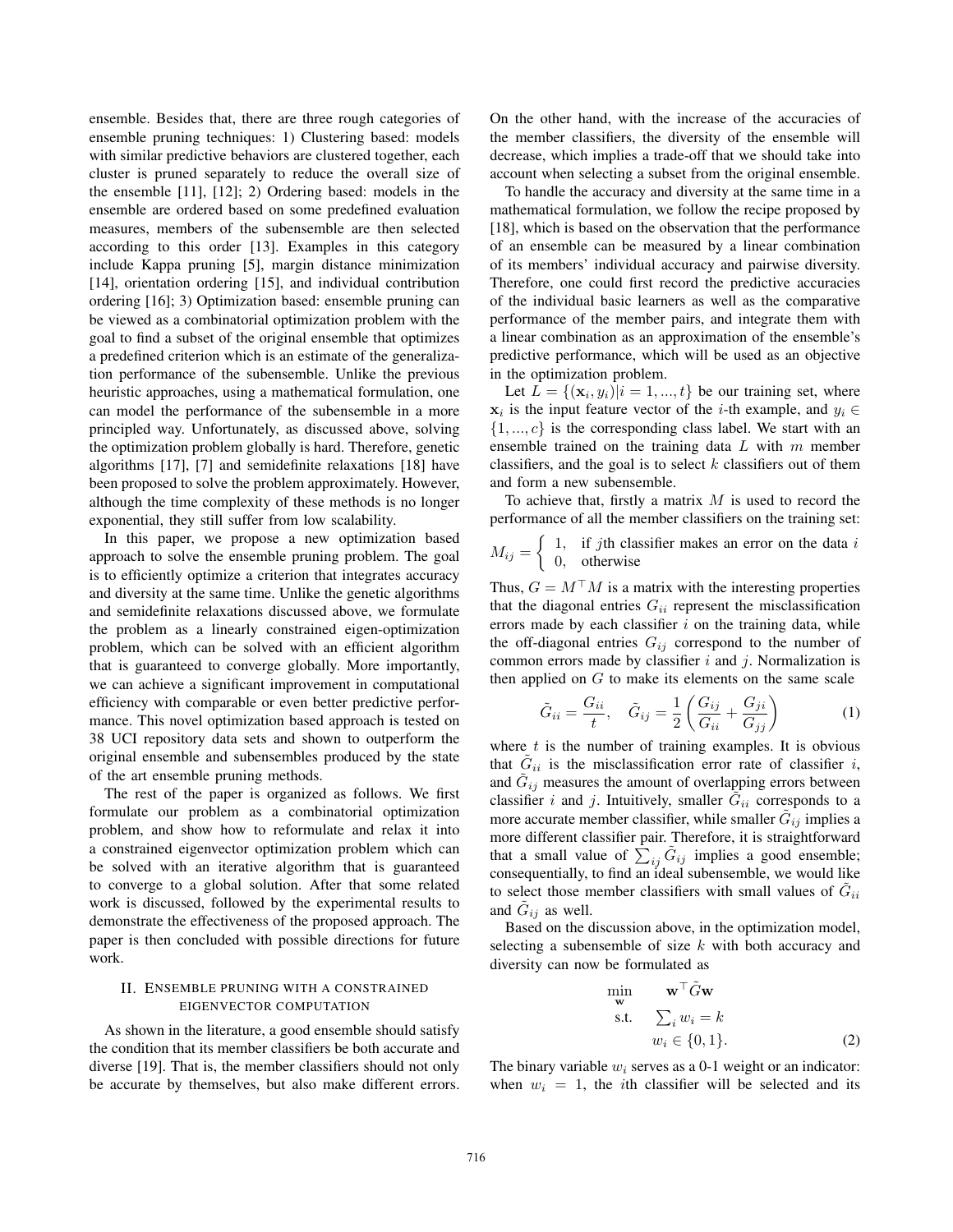corresponding diagonal and off-diagonal entries in  $\tilde{G}_{ij}$  will be counted in the objective. The parameter  $k$  controls the size of the pruned subensemble and needs to be specified beforehand.

The problem (2) is a standard 0-1 optimization problem, which is NP-hard in general. However, we will show that after some reformulation and relaxations, it can be solved in an efficient way.

First use  $z = 2w - 1$  to replace w, we have  $z \in$  $\{-1, +1\}^m$ , and the problem (2) can be rewritten as

$$
\min_{\mathbf{z}} \frac{(\mathbf{z}+1)^{\top} \tilde{G}(\mathbf{z}+1)}{4}
$$
\n
$$
\text{s.t. } \mathbf{z}^{\top} \mathbf{1} = 2k - m
$$
\n
$$
z_i \in \{-1, 1\}.
$$
\n(3)

Now we make a transformation of the variables by letting

$$
\hat{\mathbf{z}}_{(m+1)\times 1} = \left[ \begin{array}{c} 1 \\ \mathbf{z} \end{array} \right]
$$

and

$$
\tilde{G}'_{(m+1)\times(m+1)} = \begin{bmatrix} \mathbf{1}^\top \tilde{G} \mathbf{1} & \mathbf{1}^\top \tilde{G} \\ \tilde{G} \mathbf{1} & \tilde{G} \end{bmatrix},\tag{4}
$$

where 1 is a vector of all 1's. Note here in the new optimization formulation we need to explicitly constrain that the first entry of  $\hat{z}$  equals to 1. Now we can write problem (3) in a more concise form:

$$
\min_{\hat{\mathbf{z}}}\qquad \qquad \hat{\mathbf{z}}^{\top}\tilde{G}'\hat{\mathbf{z}}
$$
\n
$$
\text{s.t} \quad \hat{\mathbf{z}} \in \{-1, +1\}^{m+1}
$$
\n
$$
\hat{\mathbf{z}}^{\top}\mathbf{1} = 2k - m + 1
$$
\n
$$
\hat{z}_1 = 1.
$$

This can be further reformulated as

$$
\begin{array}{ll}\n\text{min} & \mathbf{v}^\top \tilde{G}' \mathbf{v} \\
\text{s.t} & \mathbf{v} \in \left\{-\frac{1}{\sqrt{m+1}}, \frac{1}{\sqrt{m+1}}\right\}^{m+1} \\
& \mathbf{v}^\top \mathbf{1} = \frac{2k - m + 1}{\sqrt{m+1}} \\
& v_1 = \frac{1}{\sqrt{m+1}}\n\end{array} \tag{5}
$$

where  $\mathbf{v} = \frac{\hat{\mathbf{z}}}{\sqrt{m+1}}$ , and positive values in  $\mathbf{v}_{2:n}$  indicate the corresponding classifiers being selected in the subensemble.

The problem above is non-convex and NP-hard, and the NP-hardness is caused by the discrete constraints  $\mathbf{v} \in$  $\{-\frac{1}{\sqrt{m+1}}, \frac{1}{\sqrt{m+1}}\}^{m+1}$ . This is where we make our only relaxation: we replace the discrete constraints with a norm constraint  $||\mathbf{v}|| = 1$ . This gives us

$$
\min_{\mathbf{v}} \qquad \mathbf{v}^{\top} \tilde{G}' \mathbf{v}
$$
\n
$$
\text{s.t} \qquad ||\mathbf{v}|| = 1
$$
\n
$$
\mathbf{v}^{\top} \mathbf{1} = \frac{2k - m + 1}{\sqrt{m + 1}}
$$
\n
$$
v_1 = \frac{1}{\sqrt{m + 1}}.
$$
\n(6)

The linear constraints above on vector **v** can be written in a more compact way as  $A$ **v** = **b**, where

$$
A=\left[\begin{array}{cccc}1&0&\ldots&0\\1&1&\ldots&1\end{array}\right]
$$

and

$$
\mathbf{b} = \frac{1}{\sqrt{m+1}} \left[ \begin{array}{c} 1 \\ 2k - m + 1 \end{array} \right].
$$

Problem (6) is still non-convex. Fortunately, we will see that it can be solved exactly in an efficient way.

First we switch the minimization formulation in problem (6) to a maximization problem without affecting the solution:

$$
\begin{array}{ll}\n\max_{\mathbf{v}} & \mathbf{v}^{\top}(\alpha I - \tilde{G}')\mathbf{v} \\
\text{s.t} & \|\mathbf{v}\| = 1 \\
A\mathbf{v} = \mathbf{b}\n\end{array} \tag{7}
$$

where  $\alpha$  is sufficiently large such that  $\alpha I - \tilde{G}'$  is a semidefinite positive matrix. Now the problem is similar to a maximum eigenvalue computation, except that now we have some additional inhomogeneous linear constraints, which complicates the optimization problem. Fortunately, a recent technique called *Projected Power Method* [20] can be applied here to find the exact solution to problem (7) through an iterative procedure with convergence to *global* solution guaranteed. The overall procedure is summarized in Algorithm 1.

**Algorithm 1** Ensemble Pruning via Constrained Eigen-Optimization

**Input:** Matrix  $M$  recording the results produced by the ensemble members.

Calculate the matrix  $\tilde{G}'$  according to (4) Solve the optimization problem  $(7)$ :

$$
H = \alpha I - \tilde{G}'
$$
  
\n
$$
P = I - A^{\top} (AA^{\top})^{-1} A, i = 0
$$
  
\n
$$
\mathbf{n}_0 = A^{\top} (AA^{\top})^{-1} \mathbf{b}
$$
  
\n
$$
\gamma = \sqrt{1 - ||\mathbf{n}_0||^2}
$$
  
\n
$$
\mathbf{v}_0 = \gamma \frac{PH\mathbf{n}_0}{\|PH\mathbf{n}_0\|} + \mathbf{n}_0
$$
  
\nrepeat  
\n
$$
\mathbf{u}_{i+1} = \gamma \frac{PH\mathbf{v}_i}{\|PH\mathbf{v}_i\|}
$$
  
\n
$$
\mathbf{v}_{i+1} = \mathbf{u}_{i+1} + \mathbf{n}_0
$$
  
\n $i = i + 1$   
\nuntil v converges  
\nreturn v

The proposed algorithm is an efficient technique to solve the ensemble pruning problem. More importantly, the iterative approach is guaranteed to converge to a global optimum according to [20]. Once **v** is returned, one can apply different rounding schemes to  $\mathbf{v}_{2:n}$  and recover the relaxed solution of **z** or **w**, and the ensemble can be pruned according to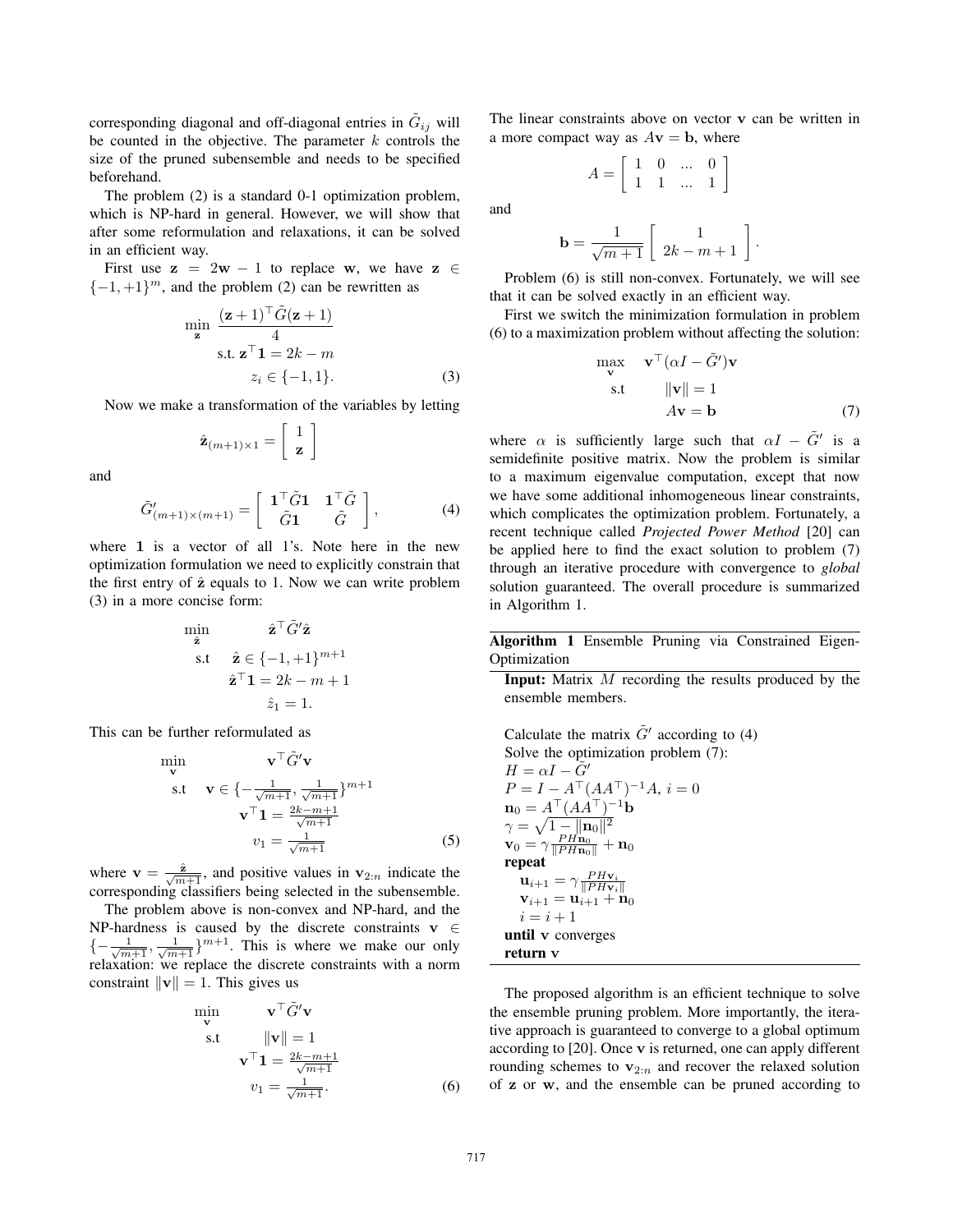that. In this paper, we simply keep the  $k$  base learners with higher values in  $\mathbf{v}_{2:n}$  to construct the pruned ensemble.

# III. RELATED WORK

Before presenting the experimental results, we give a brief review of some related work on ensemble pruning. The methods that we are going to discuss here fall into the categories of ordering-based and optimization-based ensemble pruning.

A representative of the ordering based ensemble pruning methods is Orientation Ordering (OO) [15], where a signature vector is first defined for each classifier to indicate whether the classifier is correct on the training examples. A reference vector is then used to measure the direction towards which the signature vector of the ensemble should be modified to achieve a perfect classification performance on the training data. Classifiers are ordered by increasing angles of their signature vectors with the reference vector. Members of the pruned subensemble can then be selected according to this order.

Another ordering based approach is Ensemble Pruning via Individual Contribution (EPIC) [16] where a metric that considers both accuracy and diversity is defined to evaluate each member classifier's contribution, and ordering is based on decreasing individual contribution of each classifier.

In this paper, we are interested in ensemble pruning by solving an optimization problem. Unlike the heuristic approaches discussed above, a mathematical formulation is used to model the expected performance of the ensemble in a more principled way. Representatives include genetic algorithms that evolve voting weights of the member classifiers towards a higher value of fitness that approximates the generalization performance of the ensemble [17], [7]. Another example is a regularized selective ensemble algorithm that solves for the weights of the base classifiers to minimize a regularized risk function, which can be formulated as a quadratic program with an  $\ell^1$ -norm constraint on the weight vector [8].

A more recent and related optimization-based approach reformulates the combinatorial optimization problem (2) in a different way:

$$
\min_{\hat{\mathbf{z}}}\qquad \qquad \hat{\mathbf{z}}^{\top}\tilde{G}'\hat{\mathbf{z}}
$$
\ns.t. 
$$
\hat{\mathbf{z}} \in \{-1, +1\}^{m+1}
$$
\n
$$
\hat{\mathbf{z}}^{\top}D\hat{\mathbf{z}} = 4k
$$
\n
$$
\hat{z}_1 = 1
$$

where  $D = \begin{bmatrix} m & \mathbf{1}^{\top} \\ \mathbf{1} & I \end{bmatrix}$ **1** ] . Note the different quadratic reformulation of the ensemble size constraint:  $\hat{\mathbf{z}}$ <sup>⊤</sup>  $D\hat{\mathbf{z}} = 4k$ , this facilitates applying semidefinite relaxations and solving the problem approximately with a semidefinite program (SDP) [21]. More specifically, after substituting  $Z = \hat{\mathbf{z}} \hat{\mathbf{z}}^\top$ 

and replacing the constraints with relaxations, the SDP formulation can be written as:

$$
\min_{Z} \text{trace}(\tilde{G}Z)
$$
\n
$$
\text{s.t.} \text{trace}(DZ) = 4k
$$
\n
$$
\text{diag}(Z) = 1
$$
\n
$$
Z \succeq 0
$$
\n
$$
(8)
$$

In general, this is a tighter relaxation than the proposed formulation (6). However, although the global solution to an SDP can be found in polynomial time, the complexity is  $O(q^2p^{2.5})$  [22] where p is the size of the matrix variable and  $q$  is the number of the constraints. Therefore, the complexity for solving the SDP relaxation of ensemble pruning is  $O(m^{4.5})$ , which is intensive for large problems. Memory is also a big issue. In practice, solving the problem with an ensemble of size 200 is usually computationally prohibitive for a standard workstation.

On the other hand, the relaxation proposed in this paper (6) can be solved with an iterative procedure with  $O(m^2)$ complexity for each loop [20], and it converges quickly in practice. This implies a significant improvement in scalability.

Regarding the numerical performance, the relaxations made by the SDP formulation and our approach are different, which results in different numerical solutions. In the following section, we will design some experiments to compare the numerical performance between SDP and the proposed approach, including the quality of optimization as well as running time.

#### IV. EXPERIMENTAL RESULTS

In this section we conduct a series of experiments to compare the performance of different ensemble pruning methods discussed above. Data sets are taken from the UCI machine learning repository [23]. In the experiments we use bagging as the original ensemble considering its prediction performance, robustness, and little tuning required in general [24]. More specifically, the base learner we use in the experiments is J48, a Java implementation of C4.5 [25] in Weka [26]. We should note that although here we use bagging as the original ensemble, the proposed method is not limited to bagging, and can be applied to any ensemble methods.

#### *A. Numerical Comparison*

To investigate the numerical effects of different relaxations made to the discrete optimization problem (5), we randomly generate a problem of size 25, that is an ensemble of 25 base classifiers, and set the pruning ratio to 30%. We first find the optimal solution to problem (5) by enumerating all possible selections of the base classifiers with size 8, which implies  $C_{25}^8 = 1,081,575$  possible subensembles, and choose the one with minimum objective value. We then run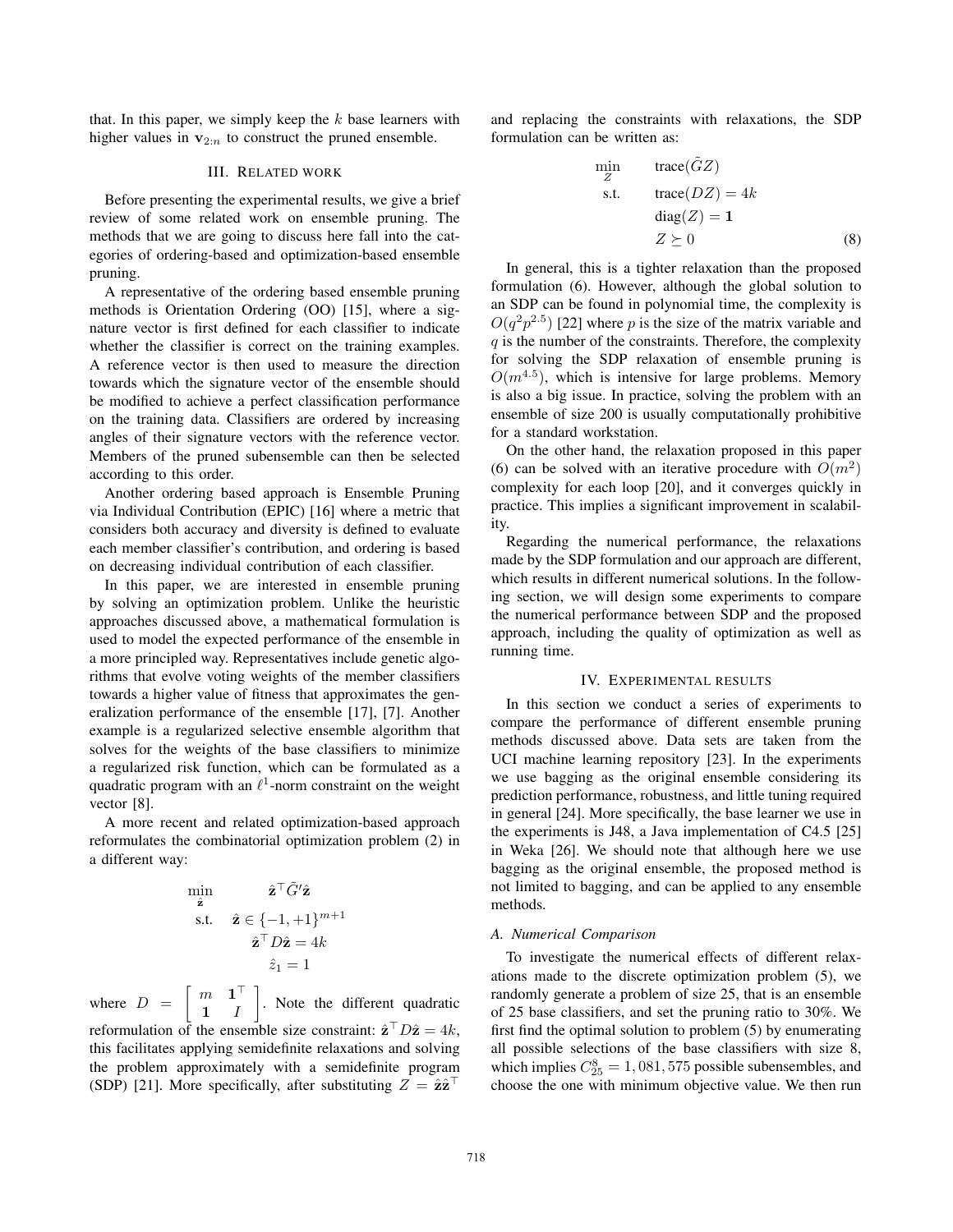Table I NUMERICAL COMPARISON OF THE EXACT SOLUTION AND THE SDP/EIGCONS RELAXATIONS.

|                  | Exact solution | SDP relaxation  | Eigcons relaxation |
|------------------|----------------|-----------------|--------------------|
| Objective        | 4.28           | 4.26            | 4.08               |
| Pruning mistakes |                | $0.44 \pm 0.50$ | $0.96 \pm 0.57$    |

the SDP algorithm and the proposed approach to compare with the optimal solution. SDP is implemented with the semidefinite programming package SeDuMi [27]. The procedure is repeated 50 times. Table I shows the results, where we compare the SDP algorithm and the constrained eigenoptimization approach (EigCons) in terms of the objective values, and the difference of the subensembles found by the two relaxed solutions to the optimal one.

According to optimization theory, the objective value of a relaxed minimization problem should be smaller than or equal to that of the original problem since the solution space is less constrained. This is clearly shown in Table I. Meanwhile, we can see that the objective value of the SDP algorithm is greater than that of the constrained eigenoptimization approach, which is not surprising since the SDP relaxation is tighter. As a consequence, when we compare the subensembles found by the two algorithms to the optimal one, we can see that the proposed constrained eigen-optimization method produces more pruning mistakes than the SDP algorithm, which demonstrates a tradeoff between precision and scalability. However, from the following experiments on real data sets, we will see that the difference in precision here is tolerable especially when we take the issue of computational efficiency into consideration.

# *B. Comparison with the SDP formulation on UCI data*

We then further investigate the different behavior of the two optimization based pruning methods: the SDP formulation and the proposed algorithm (EigCons). Here, due to the high complexity of solving an SDP, we only use one data set for illustration. We take the "autos" data set from the UCI repository, randomly split it into a training set and a testing set, try different ensemble sizes  $(m$  values) and set pruning ratio to 30%, then run the two algorithms. This procedure is repeated 5 times and we take the average of the results to compare. Table II and Table III show the classification errors and the running time of the SDP approach and our proposed algorithm respectively.

Although the experiment is not repeatedly run on many different trials due to the computational expenses of SDP optimization, from Table II, we could roughly say that the performance of the constrained eigen-optimization technique is comparable to the SDP formulation given the different relaxations taken by the two approaches.

Table III summarizes the running time of the two algorithms with different ensemble sizes, where one could

Table II COMPARISON ON THE PERCENTAGES OF CLASSIFICATION ERROR WITH DIFFERENT NUMBER OF CLASSIFIERS.

| Number of classifiers | 50    | 100   | 150   |
|-----------------------|-------|-------|-------|
| <b>SDP</b>            | 33.04 | 27.83 | 27.54 |
| EigCons               | 33.33 | 28.41 | 24.64 |

Table III NUMERICAL COMPARISON ON THE RUNNING TIME (SECONDS) WITH DIFFERENT NUMBER OF CLASSIFIERS.

| Number of classifiers | 50  | 100             |         |
|-----------------------|-----|-----------------|---------|
| SDP                   |     | 2599.6          | 27819.8 |
| EigCons               | 0.9 | .6 <sub>1</sub> | 3.0     |

observe remarkable difference of the two algorithms in terms of computational efficiency. In fact, when the number of classifiers gets over 200, the SDP approach enters a bottleneck of memory space, therefore we are not able to get results with  $m$  values bigger than 150. Obviously in practice, the SDP approach is too expensive to be applied to real problems with large ensemble sizes.

#### *C. Comparison with the ordering based pruning methods*

Here we mainly focus on comparing the proposed constrained eigen-optimization technique (EigCons) with the two ordering based pruning methods discussed above: orientation ordering (OO) and individual contribution ordering (EPIC). We use 38 UCI data sets summarized in Table IV and follow the experimental setting proposed by the EPIC paper [16]: first randomly divide each data set into three subsets with equal sizes, which include a training set, a pruning set and a testing set respectively. An ensemble is learned based on the training set, and a pruning set is used to evaluate the performance of the member classifiers, then ensemble pruning techniques are applied. After that, the performance of the pruned subensemble is evaluated on the testing set. There are six possible permutations of the three subsets, which implies six sets of sub-experiments. Each set of sub-experiments consists of 50 trials; in every trial, a bagging ensemble of 100 decision trees is trained and pruned, the subensemble is then evaluated. Overall on each data set, there are 300 repeats of experiments. In each repeat we change the random seed to ensure the generated bagging is not the same as previous.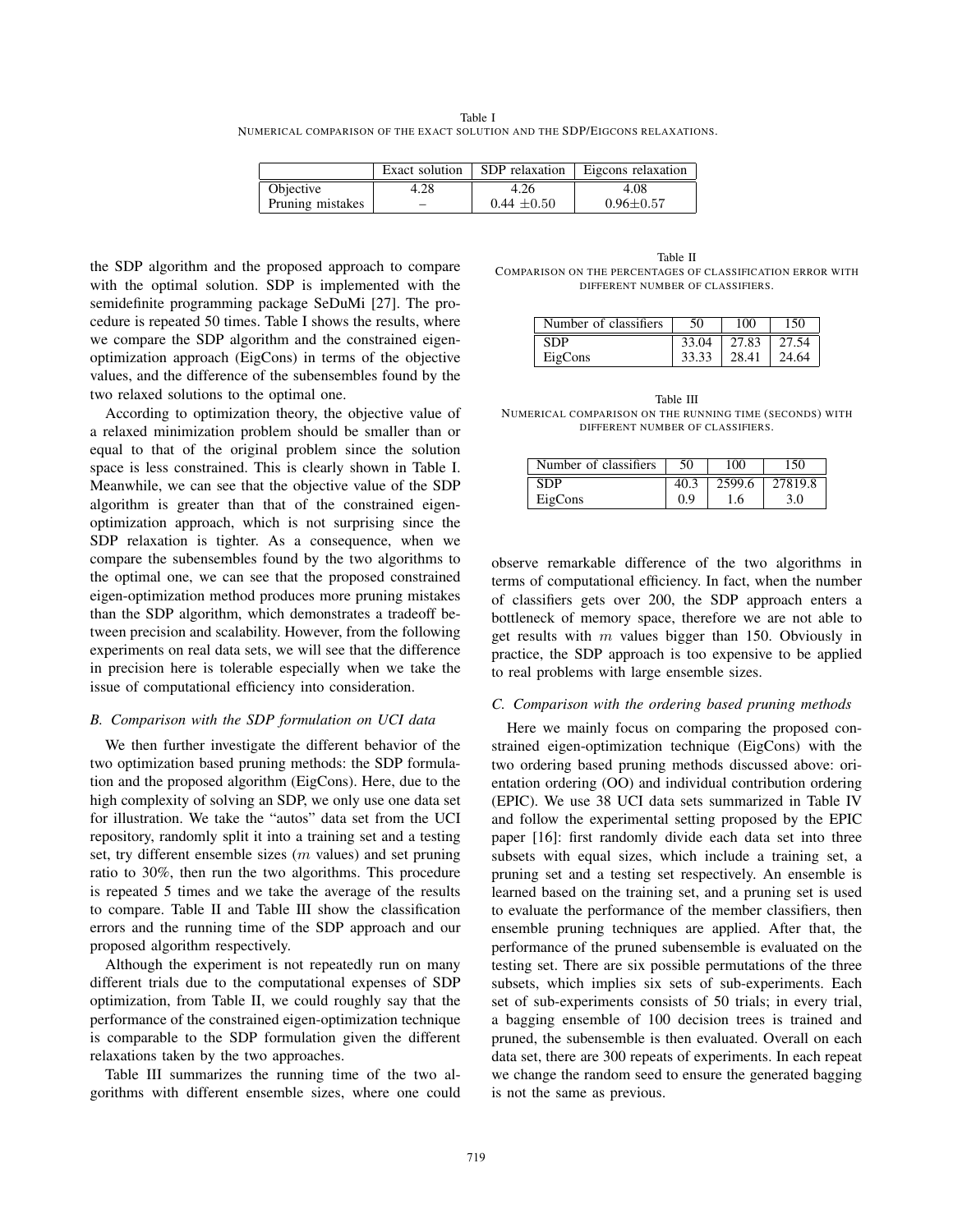Table IV A BRIEF DESCRIPTION OF THE DATA SETS USED IN THE EXPERIMENTS.

| Data set             | Classes          | <b>Dimensions</b> | <b>Size</b> |
|----------------------|------------------|-------------------|-------------|
| Anneal               | $\overline{6}$   | $\overline{38}$   | 898         |
| Arrhythmia           | 16               | 279               | 452         |
| Audiology            | 24               | 69                | 226         |
| Auto-mpg             | $\overline{4}$   | $\overline{7}$    | 398         |
| <b>Autos</b>         | 7                | 25                | 205         |
| <b>Balance Scale</b> | 3                | $\overline{4}$    | 625         |
| <b>Balloons</b>      | $\frac{2}{2}$    | $\overline{4}$    | 76          |
| <b>Breast-w</b>      |                  | 9                 | 699         |
| Bridges2             | 6                | 11                | 108         |
| Clean1               | $\overline{c}$   | 166               | 476         |
| Cmc                  | 3                | 9                 | 1473        |
| Credit-g             | $\overline{c}$   | 20                | 1000        |
| Dermatology          | 6                | 34                | 366         |
| Flag                 | 6                | 27                | 194         |
| Glass                | 7                | 9                 | 214         |
| Hayes-roth           | 3                | $\overline{4}$    | 132         |
| Heart-h              | 5                | 13                | 294         |
| Hypothyroid          | $\overline{4}$   | 29                | 3772        |
| Letter               | 26               | 16                | 20000       |
| Lymph                | $\overline{4}$   | 18                | 148         |
| Machine              | 8                | $\overline{7}$    | 209         |
| Mfeat-factors        | 10               | 216               | 2000        |
| Mfeat-fourier        | 10               | 76                | 2000        |
| Mfeat-karhunen       | 10               | 64                | 2000        |
| Mfeat-morphological  | 10               | 6                 | 2000        |
| Mfeat-pixel          | 10               | 240               | 2000        |
| Mfeat-zernike        | 10               | 47                | 2000        |
| Primary-tumor        | 22               | 17                | 339         |
| Promoters            | $\boldsymbol{2}$ | 57                | 106         |
| Segment              | $\overline{7}$   | 19                | 2310        |
| Sonar                | $\overline{c}$   | 60                | 208         |
| Soybean              | 19               | 35                | 683         |
| Splice               | 3                | 61                | 3190        |
| Tae                  | 3                | 5                 | 151         |
| Tic-tac-toe          | $\overline{c}$   | 9                 | 958         |
| Vehicle              | $\overline{4}$   | 18                | 846         |
| Vowel                | 11               | 13                | 990         |
| Wine                 | 3                | 13                | 178         |

Table V summarizes the results of different pruning algorithms and the original bagging ensembles. Means and standard deviations of the prediction errors over 300 trials of each experiment on each data set can be found in the table. Here we only report the results of the pruning algorithms with pruning ratio equal to 30% to be clear. Results of bagging ensembles are evaluated with the complete ensembles.

In Table V, the proposed constrained eigen-optimization technique with pruning ratio 30% is compared to the other pruning methods (OO, EPIC) with the same pruning ratio and the full-size bagging ensemble. Statistical significance of the comparison is evaluated. In Table V, the  $\oplus$  sign denotes EigCons outperforms the comparing method at significance level of 95%, similarly ⊙ implies comparable results, and ⊖ corresponds to the case that EigCons is outperformed by the competing technique with statistical significance.

From Table V we can observe that in most cases, the ensemble pruning methods outperform the full bagging ensemble, which justifies the motivation of ensemble pruning. Among all the pruning techniques, the proposed constrained eigen-optimization method is superior to the comparing methods most of the times.

Next, we investigate the influence of the pruning ratio on the performance of the pruned subensemble. Here, we use the same experimental setting as above, except that due to the concern of computational expenses, we reduce the number of trials in each sub-experiment to 30. We vary the sizes of subensembles from 1 to the size of the full ensemble, 100, and then plot the error curves of various algorithms with the increase of the number of decision trees included in the subensemble. On each data set we also plot the error curve of the bagging subensemble which is constructed by including decision trees incrementally from the original ensemble. We do not report the standard deviations here to be clear.

Fig. 1-2 summarize the results on 12 representative data sets: "Autos", "Arrhythmia", "Balance Scale", "Cmc", "Flag", "Glass", "Hayes-roth", "Primary-tumor", "Sonar", "Vehicle", "Vowel" and "Wine". From the curves we can first observe that as the number of classifiers increases, the error of a bagging ensemble generally decreases, and the decreasing rate gets smaller and smaller when the number of classifiers gets large. We can also note that in general all the pruning methods outperform the bagging algorithm (except for the comparable performance of OO and bagging on the "Flag" data set), which agrees with what is observed in Table V.

From Fig. 1-2 we can observe that on most of the data sets, the error curves of the constrained eigen technique are below those of the competing pruning methods including EPIC and OO. It can also be noted that on a few data sets, OO can produce small subensembles with relatively lower error rates. Specifically, on the data sets "Arrhythmia", "Autos", "Glass" and "Primary-tumor", the error curves produced by OO drop below the other curves when the number of classifiers is small (roughly less than 10), after that our constrained eigen technique starts to outperform OO as the size of the subensemble grows. On the "Cmc" data set, OO performs quite well with small subensembles, and is comparable to the constrained eigen technique when the number of classifiers increases. When comparing to EPIC, the proposed constrained eigen technique is consistently better on all the data sets.

Overall from the curves one could observe that generally the best performance of ensemble pruning is achieved with pruning ratio between 15% and 30%. Therefore, given an original ensemble, it is safe in general to set the pruning ratio between the values of 15% and 30%.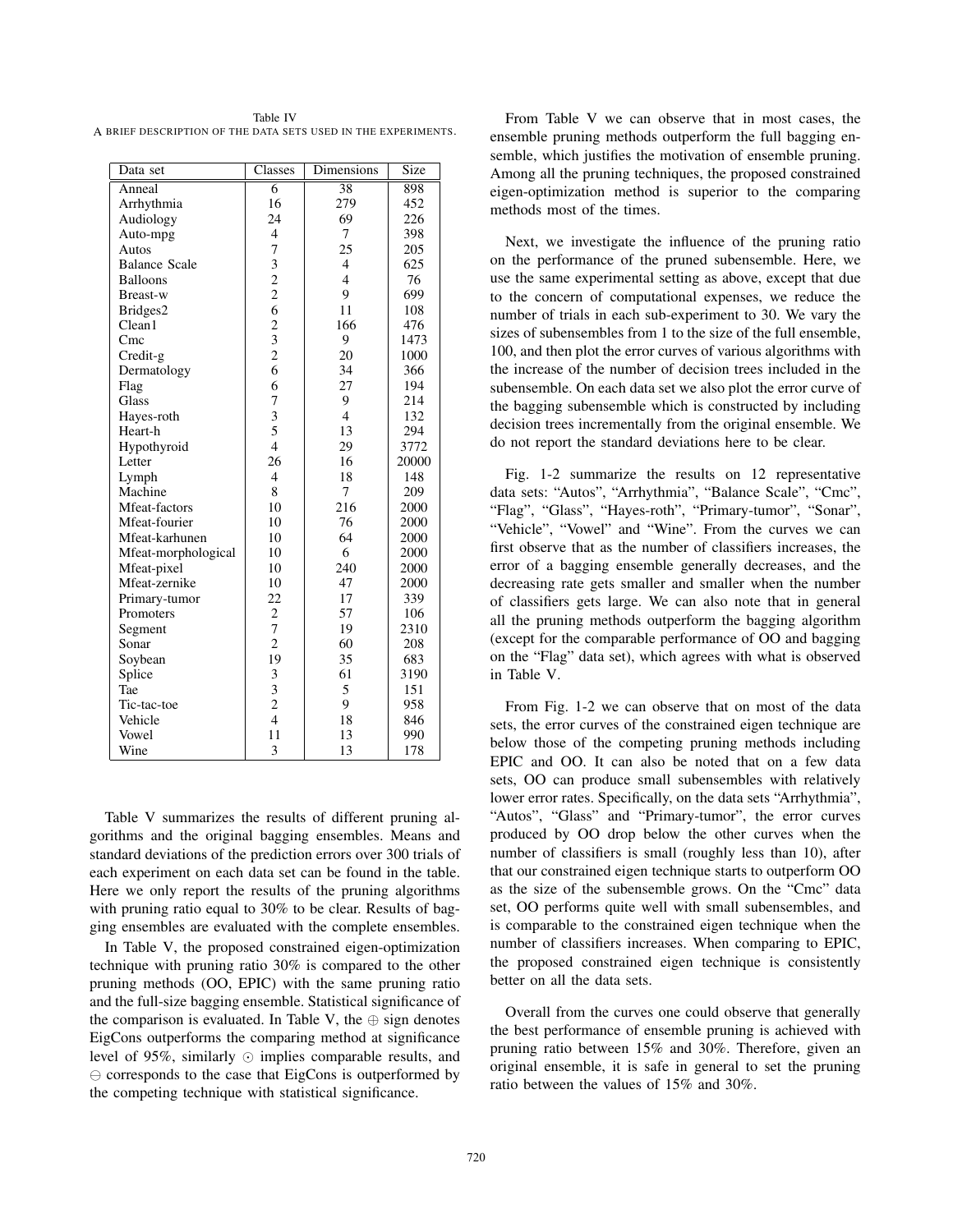Table V

| PERCENTAGES OF CLASSIFICATION ERROR OF THE FULL-SIZE BAGGING ENSEMBLE AND DIFFERENT ENSEMBLE PRUNING METHODS WITH PRUNING        |
|----------------------------------------------------------------------------------------------------------------------------------|
| RATIO OF 30%. $\oplus$ DENOTES EIGCONS OUTPERFORMS THE COMPARING METHOD AT SIGNIFICANCE LEVEL OF 95%, $\odot$ IMPLIES COMPARABLE |
| RESULTS, AND $\ominus$ REPRESENTS THAT EIGCONS IS OUTPERFORMED BY THE COMPETING TECHNIQUE WITH STATISTICAL SIGNIFICANCE.         |

|                      | Bagging                  | Eigcons $+30\%$  | $OO+30\%$               | $EPIC+30%$               |
|----------------------|--------------------------|------------------|-------------------------|--------------------------|
| Anneal               | $2.78 \pm 0.97$ $\oplus$ | $2.51 \pm 0.96$  | $2.62 \pm 1.05$         | $2.7 \pm 1.03 \oplus$    |
| Arrhythmia           | 28.84±3.62⊕              | $27.58 \pm 3.43$ | 27.77±3.84 $\odot$      | 28.69±3.82⊕              |
| Audiology            | 32.16±4.5⊕               | $30.85 \pm 5.2$  | 32.34±6.07⊕             | 32.36±4.5⊕               |
| Auto-mpg             | 29.2±4.32⊕               | $26.84 \pm 5.12$ | 27.66±4.63⊕             | 28.39±4.33⊕              |
| <b>Autos</b>         | 36.36±5.48⊕              | 31.92±4.21       | 34.02±5.23⊕             | 35.15±4.84 $\oplus$      |
| <b>Balance Scale</b> | 20.17±1.14 $\oplus$      | $18.20 \pm 1.41$ | 18.45±1.39⊕             | 19.71±1.51⊕              |
| <b>Balloons</b>      | 38.4±11.83⊕              | $29.87 \pm 8.20$ | 31.48±9.69⊕             | 34.10±11.05 $\oplus$     |
| Breast-w             | $4.3 \pm 1.18 \oplus$    | $4.07 \pm 1.08$  | $4.32 \pm 1.16 \oplus$  | $4.38 \pm 1.02 \oplus$   |
| Bridges2             | 45.13±6.04 $\oplus$      | $40.69 \pm 6.29$ | 42.24±6.27              | 42.19±6.54⊕              |
| Clean1               | 19.51±2.78⊕              | $16.64 \pm 2.49$ | $16.9 \pm 2.58$         | 18.91±2.94⊕              |
| Cmc                  | 49.36±0.99⊕              | $48.97 \pm 1.30$ | 48.78±1.19⊙             | 49.3±1.27⊕               |
| Credit-g             | 26.42±1.83⊕              | $25.95 \pm 1.73$ | $25.8 \pm 1.89$         | 26.47±1.74⊕              |
| Dermatology          | $6.91 \pm 2.11 \oplus$   | $3.83 \pm 1.18$  | $4.87 \pm 1.34 \oplus$  | $5.28 \pm 2.11 \oplus$   |
| Flag                 | 43.80±4.67⊕              | $41.58 \pm 3.88$ | 44.3±4.23⊕              | 44.17±4.6 $\oplus$       |
| <b>Glass</b>         | 38.12±6.32⊕              | $36.0 \pm 5.73$  | 37.22±7.41⊕             | 37.64±6.54⊕              |
| Hayes-roth           | 30.08±8.81⊕              | $25.90 \pm 5.15$ | 27.15±6.27⊕             | 27.06±5.87⊕              |
| Heart-h              | $20.27 \pm 2.33 \oplus$  | 19.0±2.34        | 19.59±2.75⊕             | 19.46±2.43⊕              |
| Hypothyroid          | $0.54\pm0.16\oplus$      | $0.48 \pm 0.15$  | $0.46\!\pm\!0.12\odot$  | $0.5 \pm 0.14 \oplus$    |
| Letter               | $10.21 \pm 0.41 \oplus$  | $9.84 \pm 0.31$  | $9.97 \pm 0.31 \oplus$  | $10.81{\pm}0.43{\oplus}$ |
| Lymph                | $21.10 \pm 3.83$         | $20.71 \pm 4.05$ | 22.61±3.47 $\oplus$     | 22.32±3.52⊕              |
| Machine              | 18.25±4.76⊕              | $15.50 \pm 4.11$ | $15.82 \pm 3.82$        | 16.55±4.24⊕              |
| Mfeat-factors        | $7.89 \pm 1.8 \oplus$    | $7.06 \pm 1.6$   | $7.33 \pm 1.64 \oplus$  | $8.22 \pm 1.76 \oplus$   |
| Mfeat-fourier        | $21.87 \pm 2.05 \oplus$  | $21.41 \pm 2.09$ | $21.62 \pm 2.0$         | $22.2 \pm 2.03 \oplus$   |
| Mfeat-karhunen       | 12.46±1.49⊕              | $11.4 \pm 1.44$  | $11.81 \pm 1.43 \oplus$ | 13.12±1.51⊕              |
| Mfeat-morphological  | 28.25±0.93⊕              | $28.04 \pm 0.92$ | $27.9 \pm 0.95$         | 28.33±1.05⊕              |
| Mfeat-pixel          | 21.41±4.29⊕              | $19.04 \pm 4.19$ | $20.1 \pm 4.27 \oplus$  | $21.78 \pm 3.91 \oplus$  |
| Mfeat-zernike        | $25.35 \pm 1.41$         | $25.14 \pm 1.43$ | 25.46±1.47⊕             | $25.82 \pm 1.41 \oplus$  |
| Primary-tumor        | $64.23 \pm 3.18 \oplus$  | $62.71 \pm 2.87$ | $63.0 \pm 3.28$         | $64.03 \pm 3.03 \oplus$  |
| Promoters            | 26.50±5.88⊕              | $17.21 \pm 6.61$ | 21.32±7.03⊕             | 23.82±6.36⊕              |
| Segment              | $4.60 \pm 0.58 \oplus$   | $4.06 \pm 0.6$   | $4.05 \pm 0.55$         | $4.5 \pm 0.63 \oplus$    |
| Sonar                | 25.51±2.95⊕              | $24.11 \pm 3.58$ | 24.44±4.29⊙             | $25.03 \pm 3.89 \oplus$  |
| Soybean              | 13.34±2.61⊕              | $11.32 \pm 2.62$ | $11.63 \pm 2.59$        | $12.53 \pm 2.35 \oplus$  |
| Splice               | $7.7 \pm 1.1 \oplus$     | $7.3 \pm 0.88$   | $7.25 \pm 0.87$         | $7.65 \pm 1.01 \oplus$   |
| Tae                  | 55.02±6.02⊕              | $53.02 \pm 6.4$  | 55.41±7.62⊕             | 54.70±6.6⊕               |
| Tic-tac-toe          | 18.95±2.09⊕              | $15.71 \pm 2.42$ | $16.6 \pm 2.22 \oplus$  | $18.31 \pm 2.29 \oplus$  |
| Vehicle              | 28.58±3.08⊕              | $27.91 \pm 2.88$ | $28.13 \pm 2.86$        | $28.83 \pm 3.14 \oplus$  |
| Vowel                | 22.69±3.16⊕              | $21.16 \pm 2.92$ | 22.41±2.95 $\oplus$     | $23.77 \pm 3.18 \oplus$  |
| Wine                 | 13.44±4.03⊕              | $9.15 \pm 4.07$  | $11.4 \pm 3.34 \oplus$  | 12.21±3.46 $\oplus$      |
| win/tie/loss         | 36/2/0                   |                  | 23/15/0                 | 38/0/0                   |

# V. CONCLUSION

This paper presents a novel and efficient algorithm for pruning an ensemble to achieve comparable or even better prediction performance with a smaller number of base classifiers. We formulate the task as an optimization problem, and the pruning criterion for our technique is to maximize the individual accuracy and the pairwise diversity of the subensemble members, which are two important factors that influence the performance of an ensemble. We derive a novel relaxation of the original integer programming into a constrained eigen-optimization problem, which can be solved efficiently with an iterative algorithm with global convergence guarantee. This approach can be applied to general

ensemble techniques. Experimental results demonstrate the effectiveness of the proposed method.

This paper mainly focuses on supervised learning on labeled data. A possible direction for further investigation is to augment the proposed approach by exploiting unlabeled data to help selecting the classifiers. Automatic selection of the pruning ratio is also an interesting research topic. Moreover, applying the pruning technique on data with more complex structure is another direction to pursue.

# ACKNOWLEDGMENT

Research supported by the National Natural Science Foundation of China (No. 61003135, 60775037) and NSFC Major Program (No. 71090401/71090400)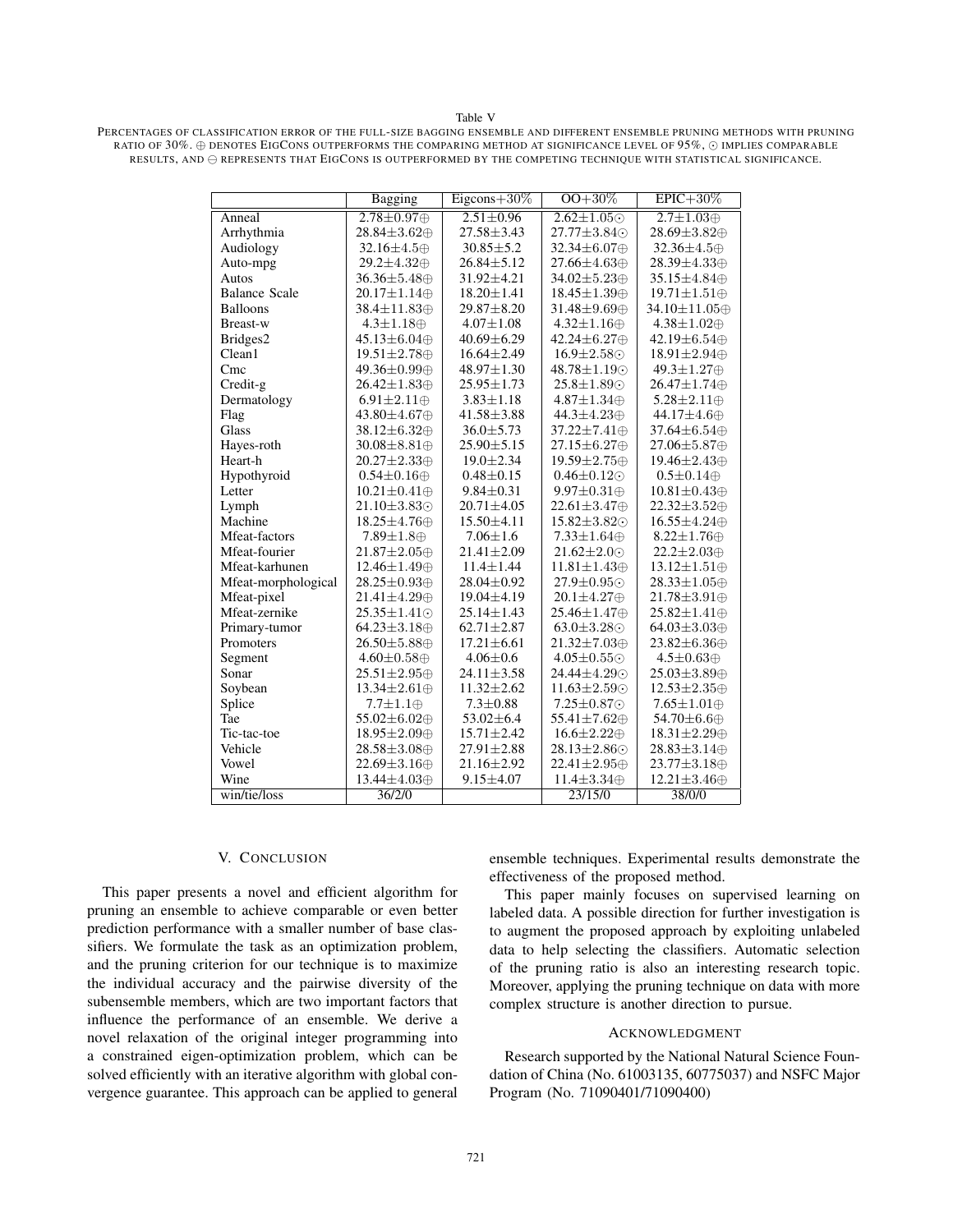

Figure 1. Comparison of prediction errors on data sets "Arrhythmia", "Autos", "Balance Scale", "Cmc", "Flag" and "Glass".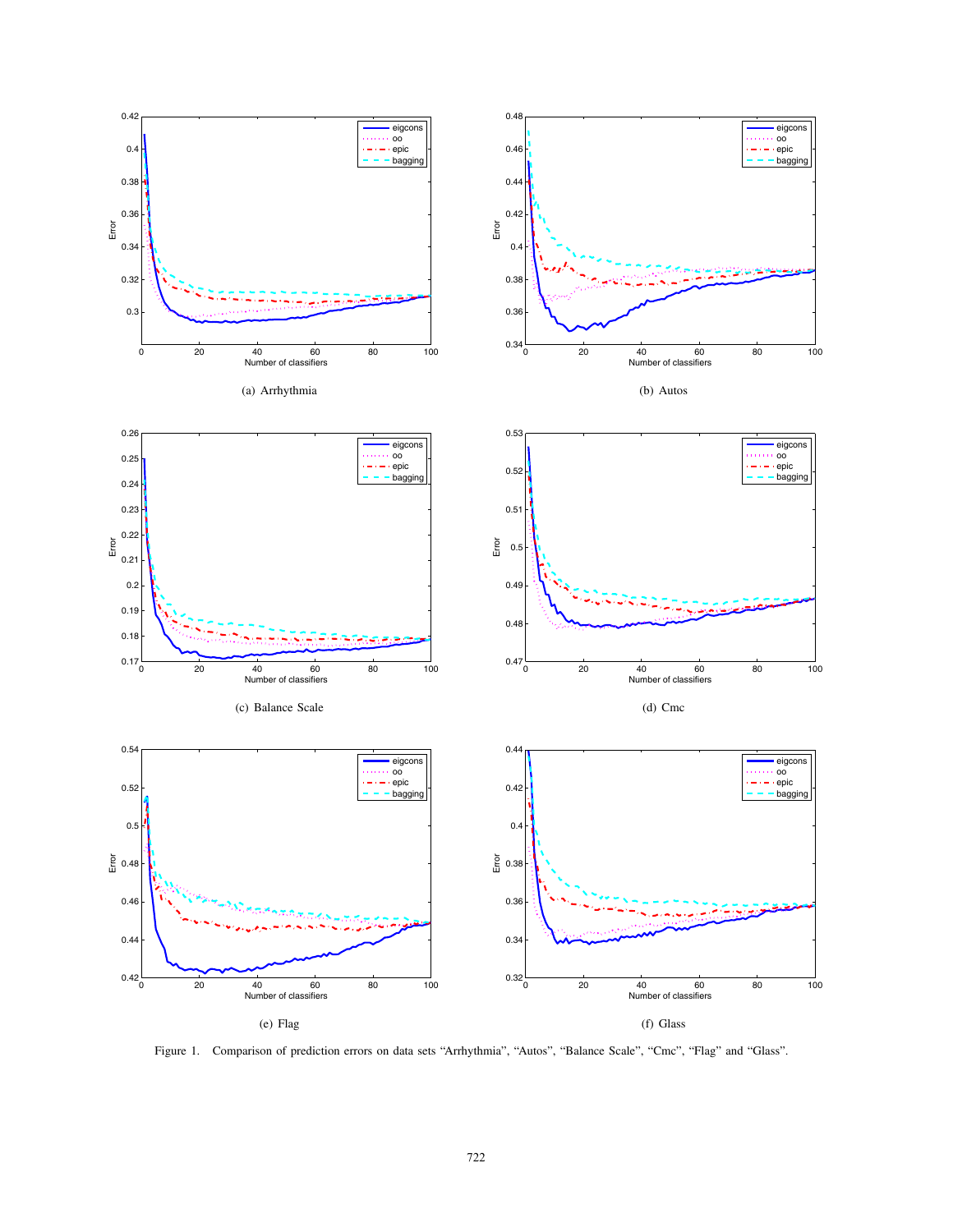

Figure 2. Comparison of prediction errors on data sets "Hayes-roth", "Primary-tumor", "Sonar", "Vehicle", "Vowel" and "Wine".